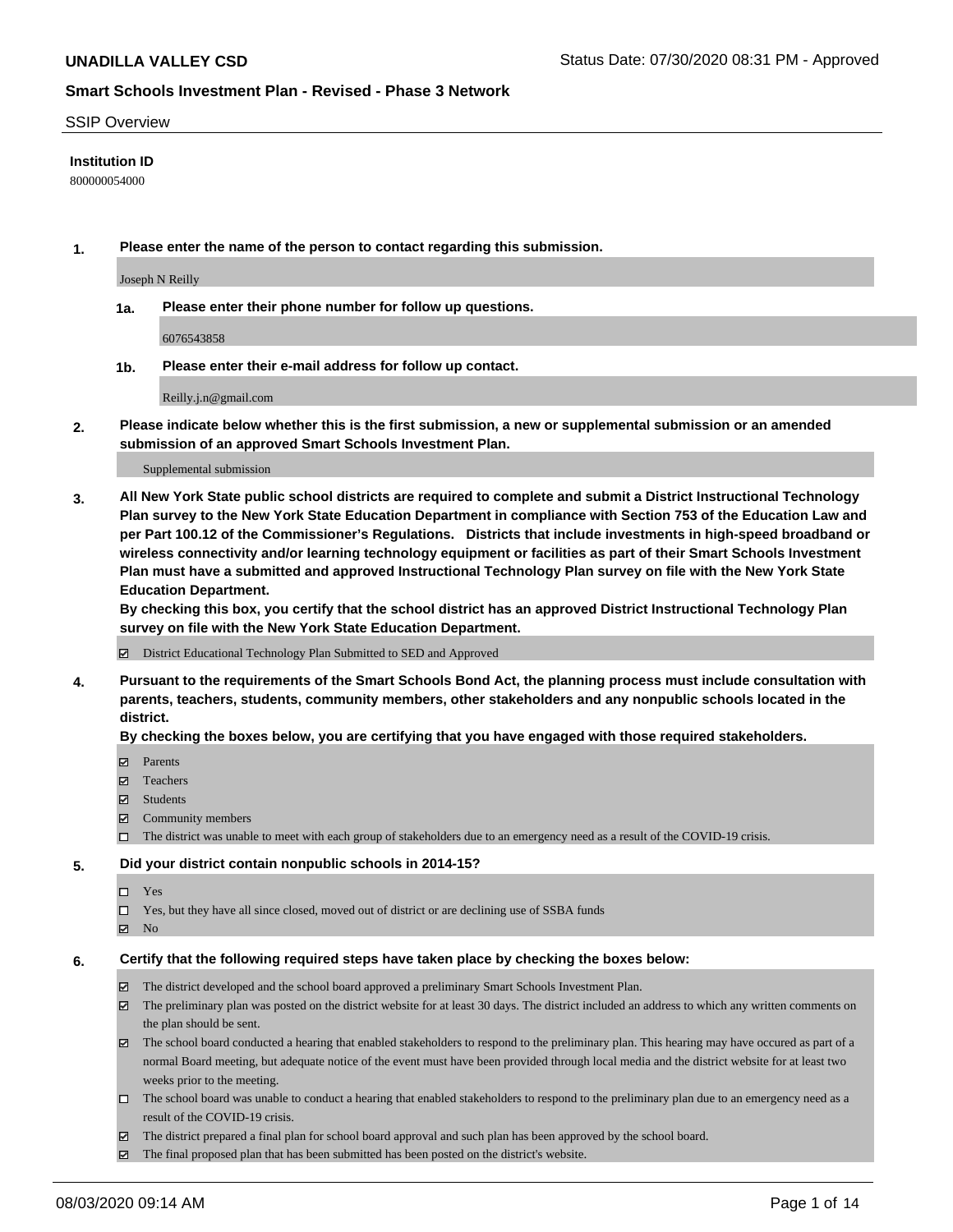SSIP Overview

**6a. Please upload the proposed Smart Schools Investment Plan (SSIP) that was posted on the district's website, along with any supporting materials. Note that this should be different than your recently submitted Educational Technology Survey. The Final SSIP, as approved by the School Board, should also be posted on the website and remain there during the course of the projects contained therein.**

Unadilla BOE Presentation.pdf

**6b. Enter the webpage address where the final Smart Schools Investment Plan is posted. The Plan should remain posted for the life of the included projects.**

https://filecabinet4.eschoolview.com/EE7BA98C-14E0-41CB-8345-846E590956E8/UnadillaBOEPresentation.pdf

**7. Please enter an estimate of the total number of students and staff that will benefit from this Smart Schools Investment Plan based on the cumulative projects submitted to date.**

950

**8. An LEA/School District may partner with one or more other LEA/School Districts to form a consortium to pool Smart Schools Bond Act funds for a project that meets all other Smart School Bond Act requirements. Each school district participating in the consortium will need to file an approved Smart Schools Investment Plan for the project and submit a signed Memorandum of Understanding that sets forth the details of the consortium including the roles of each respective district.**

 $\Box$  The district plans to participate in a consortium to partner with other school district(s) to implement a Smart Schools project.

#### **9. Please enter the name and 6-digit SED Code for each LEA/School District participating in the Consortium.**

| Partner LEA/District | <b>ISED BEDS Code</b> |
|----------------------|-----------------------|
| (No Response)        | (No Response)         |

## **10. Please upload a signed Memorandum of Understanding with all of the participating Consortium partners.**

(No Response)

## **11. Your district's Smart Schools Bond Act Allocation is:**

\$1,296,682

#### **12. Final 2014-15 BEDS Enrollment to calculate Nonpublic Sharing Requirement**

|            | <b>Public Enrollment</b> | Nonpublic Enrollment | <b>Total Enrollment</b> | l Nonpublic Percentage |
|------------|--------------------------|----------------------|-------------------------|------------------------|
| Enrollment | 758                      |                      | 758.00                  | 0.00                   |

**13. This table compares each category budget total, as entered in that category's page, to the total expenditures listed in the category's expenditure table. Any discrepancies between the two must be resolved before submission.**

|                                          | Sub-Allocations | <b>Expenditure Totals</b> | <b>Difference</b> |
|------------------------------------------|-----------------|---------------------------|-------------------|
| <b>School Connectivity</b>               | 22,525.00       | 22,525.00                 | 0.00              |
| Connectivity Projects for<br>Communities | 0.00            | 0.00                      | 0.00              |
| Classroom Technology                     | 0.00            | 0.00                      | 0.00              |
| Pre-Kindergarten Classrooms              | 0.00            | 0.00                      | 0.00              |
| Replace Transportable<br>Classrooms      | 0.00            | 0.00                      | 0.00              |
| <b>High-Tech Security Features</b>       | 0.00            | 0.00                      | 0.00              |
| Nonpublic Loan                           | 0.00            | 0.00                      | 0.00              |
| Totals:                                  |                 |                           |                   |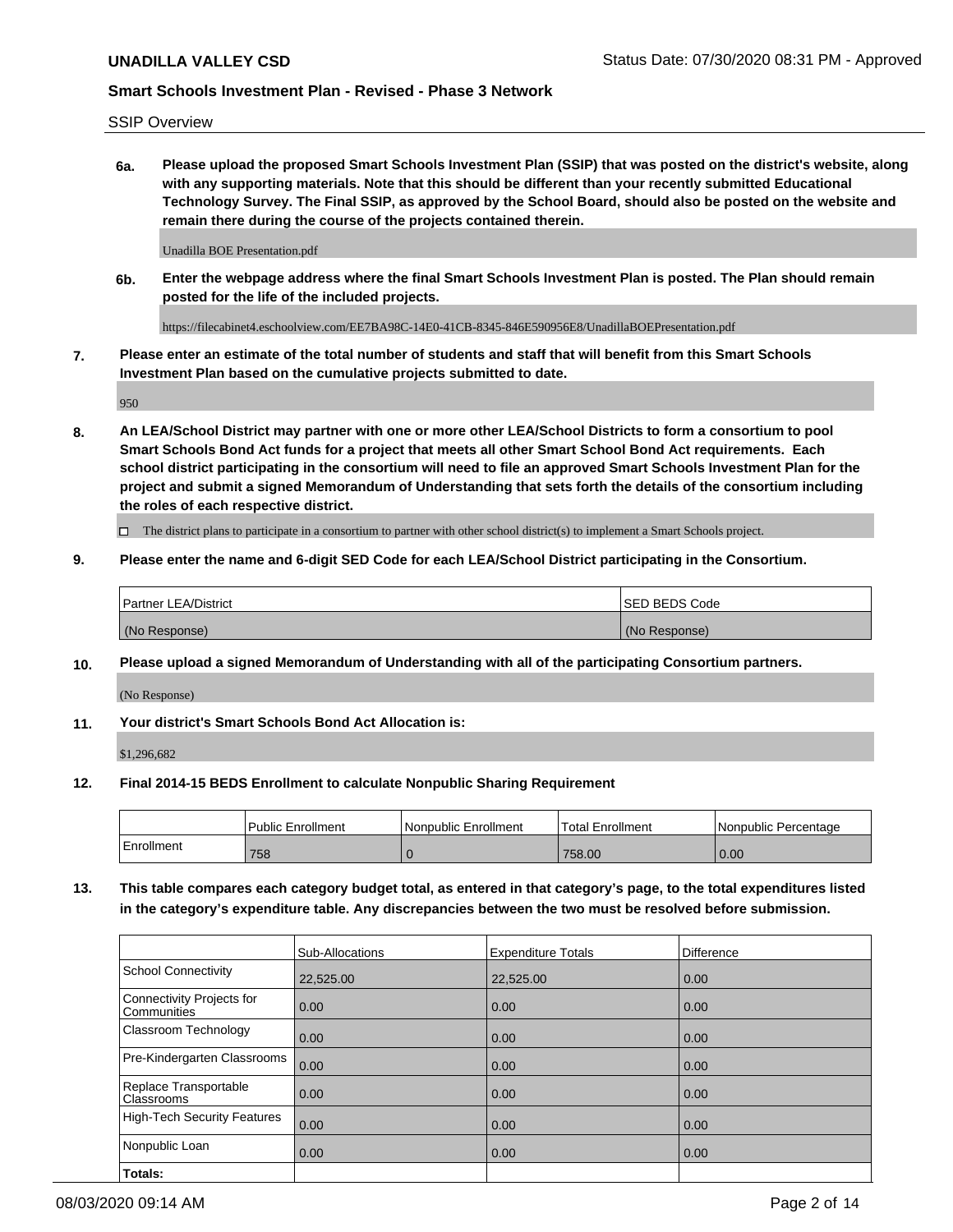SSIP Overview

| <b>Sub-Allocations</b> | Totals<br>l Expenditure | <b>Difference</b> |
|------------------------|-------------------------|-------------------|
| 22,525                 | 22,525                  | 0                 |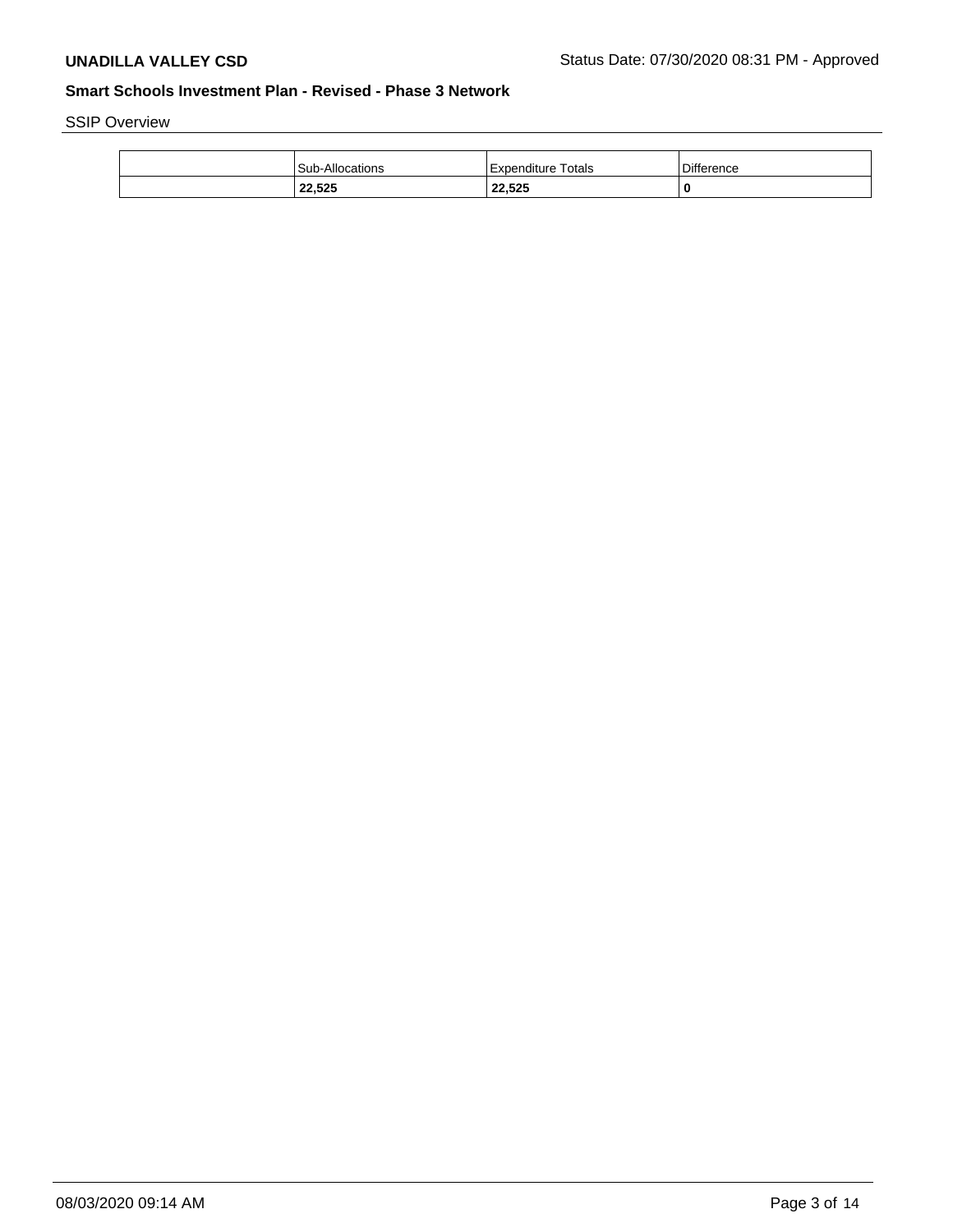School Connectivity

- **1. In order for students and faculty to receive the maximum benefit from the technology made available under the Smart Schools Bond Act, their school buildings must possess sufficient connectivity infrastructure to ensure that devices can be used during the school day. Smart Schools Investment Plans must demonstrate that:**
	- **• sufficient infrastructure that meets the Federal Communications Commission's 100 Mbps per 1,000 students standard currently exists in the buildings where new devices will be deployed, or**
	- **• is a planned use of a portion of Smart Schools Bond Act funds, or**
	- **• is under development through another funding source.**

**Smart Schools Bond Act funds used for technology infrastructure or classroom technology investments must increase the number of school buildings that meet or exceed the minimum speed standard of 100 Mbps per 1,000 students and staff within 12 months. This standard may be met on either a contracted 24/7 firm service or a "burstable" capability. If the standard is met under the burstable criteria, it must be:**

**1. Specifically codified in a service contract with a provider, and**

**2. Guaranteed to be available to all students and devices as needed, particularly during periods of high demand, such as computer-based testing (CBT) periods.**

**Please describe how your district already meets or is planning to meet this standard within 12 months of plan submission.**

Unadilla Valley Central Schools subscribe to broadband services through the Central Southern Tier Regional Information Center and currently exceeds this requirement.

- **1a. If a district believes that it will be impossible to meet this standard within 12 months, it may apply for a waiver of this requirement, as described on the Smart Schools website. The waiver must be filed and approved by SED prior to submitting this survey.**
	- $\Box$  By checking this box, you are certifying that the school district has an approved waiver of this requirement on file with the New York State Education Department.
- **2. Connectivity Speed Calculator (Required). If the district currently meets the required speed, enter "Currently Met" in the last box: Expected Date When Required Speed Will be Met.**

|                  | INumber of      | Required Speed | Current Speed in Expected Speed |                | Expected Date                        |
|------------------|-----------------|----------------|---------------------------------|----------------|--------------------------------------|
|                  | <b>Students</b> | l in Mbps      | <b>Mbps</b>                     | to be Attained | When Required                        |
|                  |                 |                |                                 |                | Within 12 Months 1Speed Will be Met1 |
| Calculated Speed | 841             | 84.10          | 1000                            | 1000           | <b>Currently Met</b>                 |

## **3. Describe how you intend to use Smart Schools Bond Act funds for high-speed broadband and/or wireless connectivity projects in school buildings.**

In Phase 1 of the Unadilla Valley Smart School process, the district spent over \$800,000 to upgrade all of the fiber optic and copper connectivity in the district. In addition they upgraded all of the switches and added components to the wireless system to provide a robust system with 100% coverage for all students participating in a one-to-one environment. Annually, this system is evaluated by the district technology team to insure that it exceeds the needs of the current instructional program.

In this plan the district anticipates that the need for additional wifi capacity will be a product of the expansion of the one-to-one program. In the future, areas of the school may require upgraded or expanded service to support this program. The oldest equipment may require replacement. The district is proposing to budget those funds in this phase.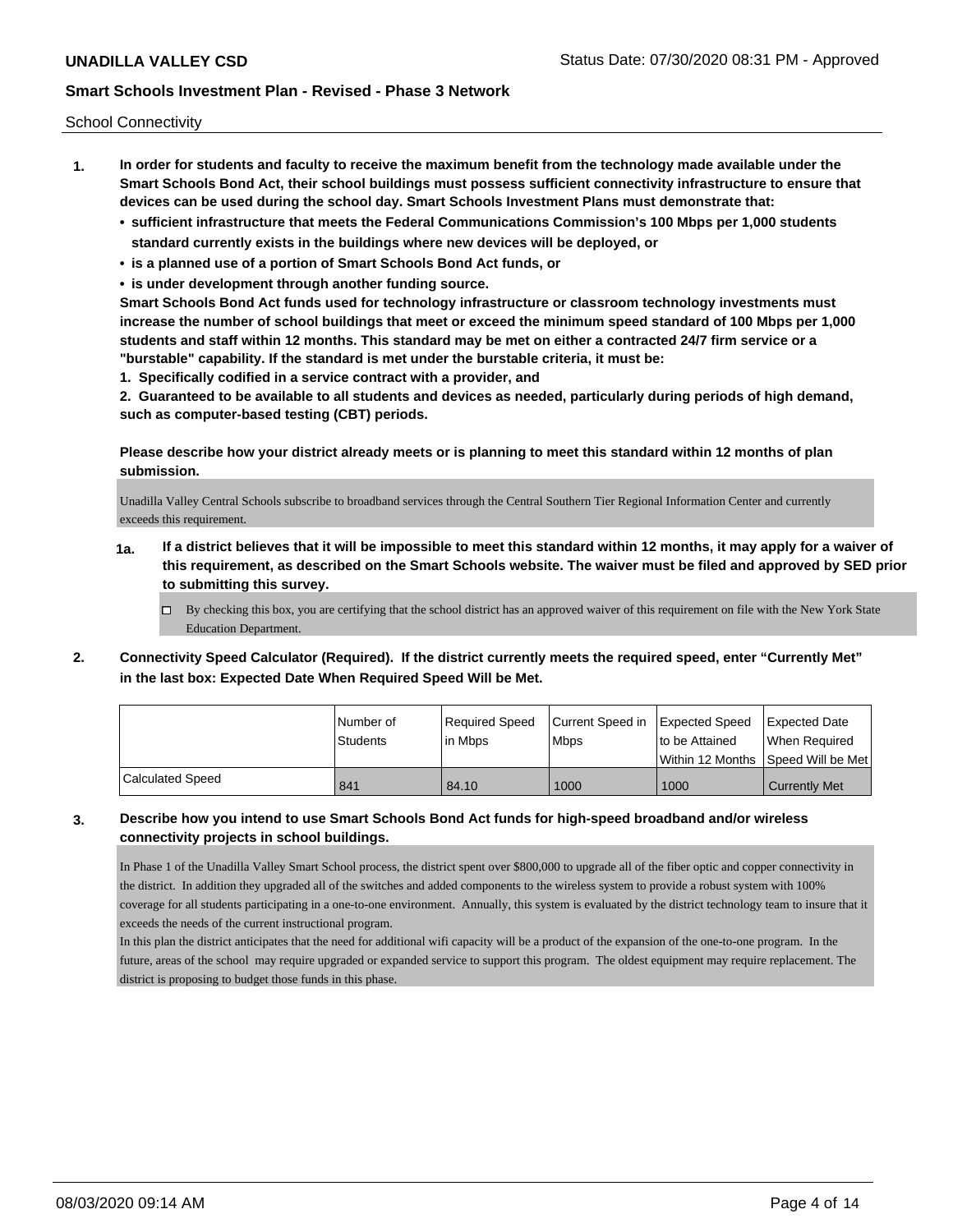School Connectivity

**4. Describe the linkage between the district's District Instructional Technology Plan and how the proposed projects will improve teaching and learning. (There should be a link between your response to this question and your responses to Question 1 in Section IV - NYSED Initiatives Alignment: "Explain how the district use of instructional technology will serve as a part of a comprehensive and sustained effort to support rigorous academic standards attainment and performance improvement for students."** 

## **Your answer should also align with your answers to the questions in Section II - Strategic Technology Planning and the associated Action Steps in Section III - Action Plan.)**

The district's technology plan has identified the creation and continued support of one-to-one learning environment in the schools. The district believes that the impact of these devices on the educational program is critical to 21st century learning. In this environment students will be able to access resources for their instructional program anytime anywhere. Their learning in this environment becomes more participatory and ends the tradition of passive learning from the "sage on the stage."

Students will be able to research primary sources during class activities. They can support their arguments with specific facts and outside resources. Review of work can be collaborative between groups of students or students and the instructor rather than piles of paper submitted once. Learning outside the classroom removes the arbitrary limit of a 45 minute lecture class and the saturation wireless that the district wishes to continue to support means that learning will not be limited to a geographic classroom. Students could study in the classroom, media center, cafeteria, around the campus, and later at home.

**5. If the district wishes to have students and staff access the Internet from wireless devices within the school building, or in close proximity to it, it must first ensure that it has a robust Wi-Fi network in place that has sufficient bandwidth to meet user demand.**

**Please describe how you have quantified this demand and how you plan to meet this demand.**

Unadilla Valley has a strong relationship with Central Southern Tier Regional Information Center. Using the planning resources available through that organization for Phase 1, Unadilla Valley reviewed all of the spaces in their buildings, the instructional program delivered there, and the potential for future expanded technology use. The planning team developed a comprehensive plan to provide that robust network and annually they review that plan for upgrade requirements and changes in use patterns. The district believes that providing devices without adequate back bone would be a futile program and lead to frustration for the students.

This plan provides funds to be combined with Erate funds for the next upgrade that is required of the district. The district has reviewed their status and recognizes that some of their hardware will be reaching "end of life" in the near future. The district is reserving these funds for that upgrade.

**6. Smart Schools plans with any expenditures in the School Connectivity category require a project number from the Office of Facilities Planning. Districts must submit an SSBA LOI and receive project numbers prior to submitting the SSIP. As indicated on the LOI, some projects may be eligible for a streamlined review and will not require a building permit.**

**Please indicate on a separate row each project number given to you by the Office of Facilities Planning.**

| <b>Project Number</b> |  |
|-----------------------|--|
| 08-10-03-04-7-999-BA1 |  |

**7. Certain high-tech security and connectivity infrastructure projects may be eligible for an expedited review process as determined by the Office of Facilities Planning.**

**Was your project deemed eligible for streamlined review?**

Yes

- **7a. Districts that choose the Streamlined Review Process will be required to certify that they have reviewed all installations with their licensed architect or engineer of record and provide that person's name and license number. The licensed professional must review the products and proposed method of installation prior to implementation and review the work during and after completion in order to affirm that the work was codecompliant, if requested.**
	- $\boxtimes$  I certify that I have reviewed all installations with a licensed architect or engineer of record.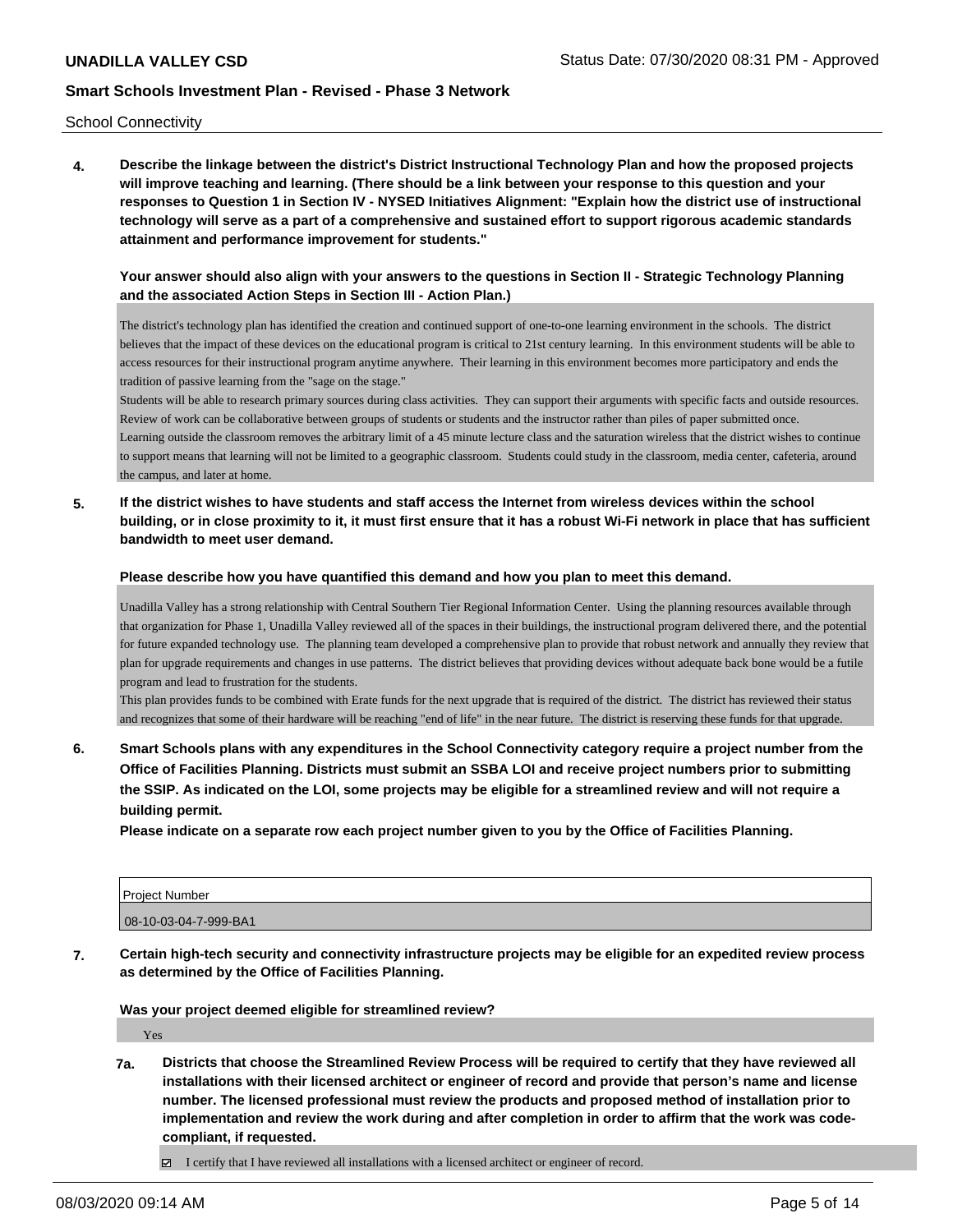School Connectivity

# **8. Include the name and license number of the architect or engineer of record.**

| Name           | License Number |
|----------------|----------------|
| Jason Benedict | 212111<br>3211 |

## **9. Public Expenditures – Loanable (Counts toward the nonpublic loan calculation)**

| Select the allowable expenditure type.<br>Repeat to add another item under each type. | <b>PUBLIC</b> Items to be<br>Purchased | Quantity           | Cost Per Item    | <b>Total Cost</b> |
|---------------------------------------------------------------------------------------|----------------------------------------|--------------------|------------------|-------------------|
| (No Response)                                                                         | (No Response)                          | l (No<br>Response) | (No<br>Response) | $\overline{0.00}$ |
|                                                                                       |                                        |                    | 0.00             |                   |

# **10. Public Expenditures – Non-Loanable (Does not count toward nonpublic loan calculation)**

| Select the allowable expenditure<br>type. | <b>PUBLIC</b> Items to be purchased                                | Quantity | Cost per Item | <b>Total Cost</b> |
|-------------------------------------------|--------------------------------------------------------------------|----------|---------------|-------------------|
| Repeat to add another item under          |                                                                    |          |               |                   |
| each type.                                |                                                                    |          |               |                   |
| Network/Access Costs                      | WS-C2960X-48FPD-L Cisco 48 Port<br>PoE switch full power Erate 15% | 22       | 450.00        | 9,900.00          |
| Network/Access Costs                      | AIR-AP2802E-B-K9 15% Erate                                         | 75       | 113.00        | 8,475.00          |
| <b>Connections/Components</b>             | SFP-10G-LRM 10 Gig Connector<br>Erate 15%                          | 22       | 75.00         | 1,650.00          |
| <b>Professional Services</b>              | Architect, Engineering, and planning                               | 1        | 2.500.00      | 2.500.00          |
|                                           |                                                                    | 120      | 3.138.00      | 22,525            |

## **11. Final 2014-15 BEDS Enrollment to calculate Nonpublic Sharing Requirement (no changes allowed.)**

|            | Public Enrollment | Nonpublic Enrollment | <b>Total Enrollment</b> | l Nonpublic Percentage |
|------------|-------------------|----------------------|-------------------------|------------------------|
| Enrollment | 758               |                      | 758.00                  | 0.00                   |

# **12. Total Public Budget - Loanable (Counts toward the nonpublic loan calculation)**

|                                                    | Public Allocations | <b>Estimated Nonpublic Loan</b><br>Amount | <b>Estimated Total Sub-Allocations</b> |
|----------------------------------------------------|--------------------|-------------------------------------------|----------------------------------------|
| Network/Access Costs                               | 0.00               | 0.00                                      | 0.00                                   |
| School Internal Connections and 0.00<br>Components |                    | 0.00                                      | 0.00                                   |
| Other                                              | 0.00               | 0.00                                      | 0.00                                   |
| Totals:                                            | 0.00               |                                           |                                        |

## **13. Total Public Budget – Non-Loanable (Does not count toward the nonpublic loan calculation)**

|                            | Sub-       |
|----------------------------|------------|
|                            | Allocation |
| Network/Access Costs       | 18,375.00  |
| <b>Outside Plant Costs</b> | 0.00       |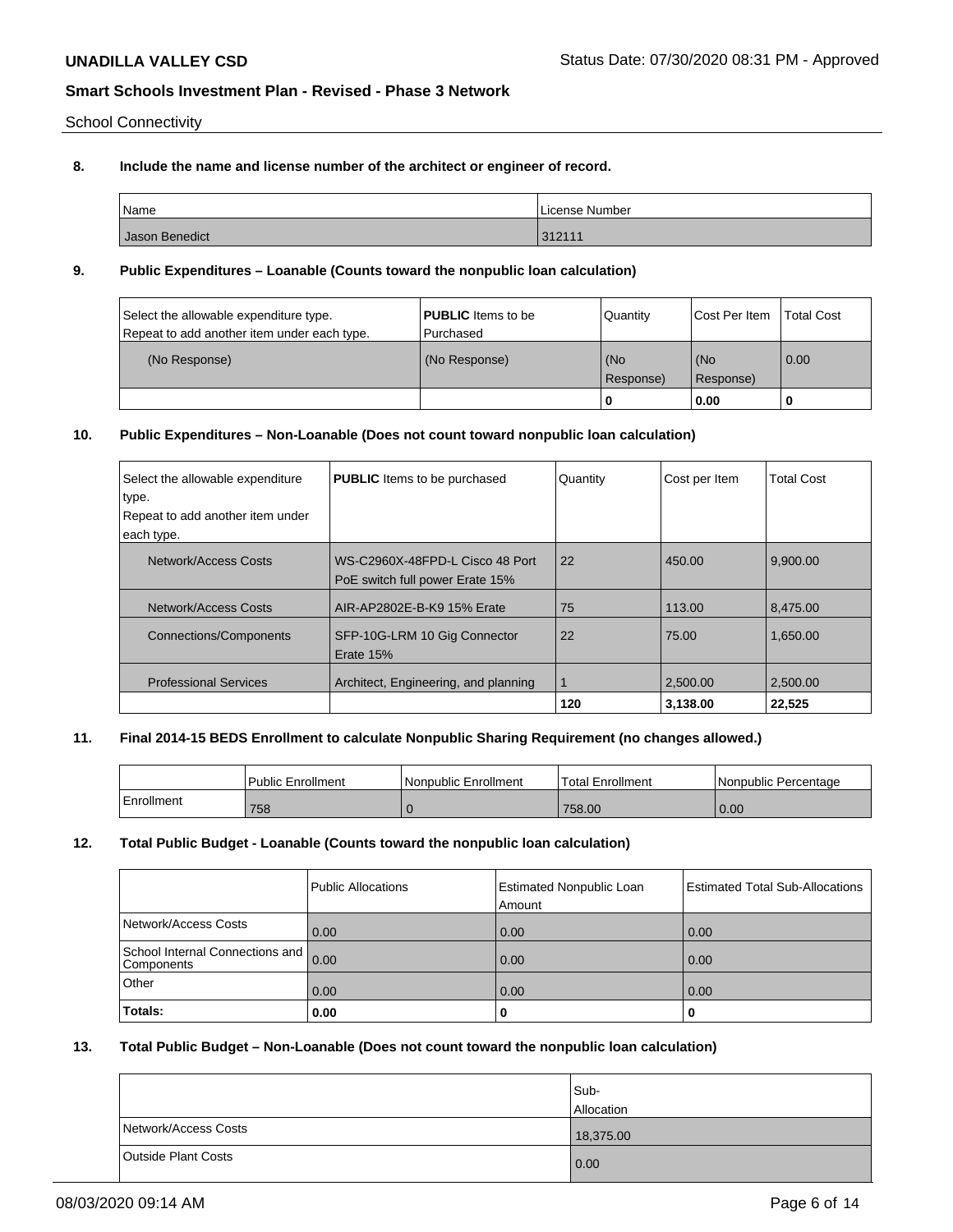School Connectivity

|                                            | Sub-<br>Allocation |
|--------------------------------------------|--------------------|
| School Internal Connections and Components | 1,650.00           |
| Professional Services                      | 2,500.00           |
| Testing                                    | 0.00               |
| <b>Other Upfront Costs</b>                 | 0.00               |
| <b>Other Costs</b>                         | 0.00               |
| Totals:                                    | 22,525.00          |

# **14. School Connectivity Totals**

|                          | Total Sub-Allocations |
|--------------------------|-----------------------|
| Total Loanable Items     | 0.00                  |
| Total Non-Ioanable Items | 22,525.00             |
| Totals:                  | 22,525                |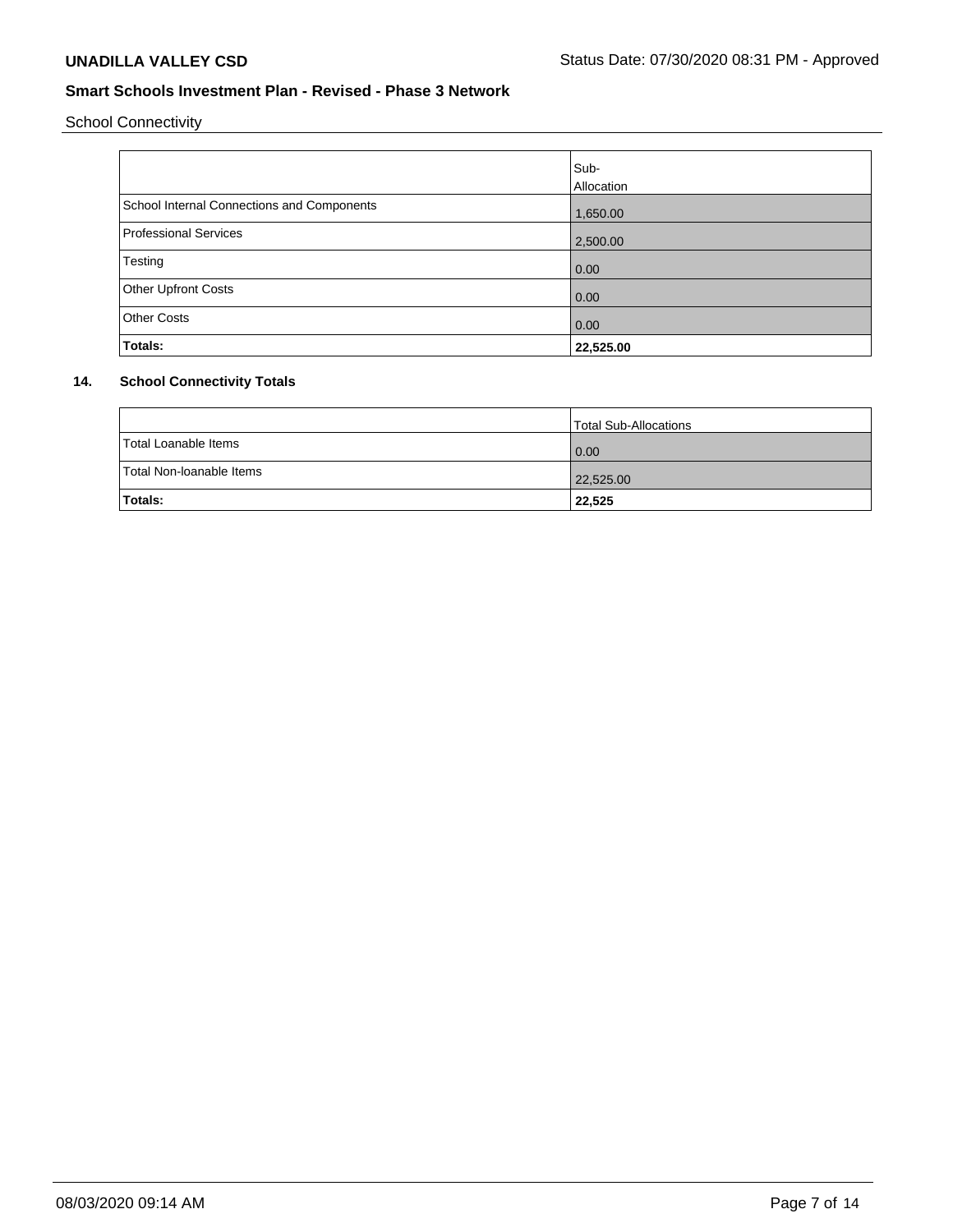Community Connectivity (Broadband and Wireless)

**1. Describe how you intend to use Smart Schools Bond Act funds for high-speed broadband and/or wireless connectivity projects in the community.**

(No Response)

**2. Please describe how the proposed project(s) will promote student achievement and increase student and/or staff access to the Internet in a manner that enhances student learning and/or instruction outside of the school day and/or school building.**

(No Response)

**3. Community connectivity projects must comply with all the necessary local building codes and regulations (building and related permits are not required prior to plan submission).**

 $\Box$  I certify that we will comply with all the necessary local building codes and regulations.

**4. Please describe the physical location of the proposed investment.**

(No Response)

**5. Please provide the initial list of partners participating in the Community Connectivity Broadband Project, along with their Federal Tax Identification (Employer Identification) number.**

| <b>Project Partners</b> | l Federal ID # |
|-------------------------|----------------|
| (No Response)           | (No Response)  |

**6. Please detail the type, quantity, per unit cost and total cost of the eligible items under each sub-category.**

| Select the allowable expenditure | Item to be purchased | Quantity      | Cost per Item | <b>Total Cost</b> |
|----------------------------------|----------------------|---------------|---------------|-------------------|
| type.                            |                      |               |               |                   |
| Repeat to add another item under |                      |               |               |                   |
| each type.                       |                      |               |               |                   |
| (No Response)                    | (No Response)        | (No Response) | (No Response) | 0.00              |
|                                  |                      | o             | 0.00          |                   |

**7. If you are submitting an allocation for Community Connectivity, complete this table.**

**Note that the calculated Total at the bottom of the table must equal the Total allocation for this category that you entered in the SSIP Overview overall budget.**

|                                    | Sub-Allocation |
|------------------------------------|----------------|
| Network/Access Costs               | (No Response)  |
| Outside Plant Costs                | (No Response)  |
| <b>Tower Costs</b>                 | (No Response)  |
| <b>Customer Premises Equipment</b> | (No Response)  |
| <b>Professional Services</b>       | (No Response)  |
| Testing                            | (No Response)  |
| <b>Other Upfront Costs</b>         | (No Response)  |
| <b>Other Costs</b>                 | (No Response)  |
| Totals:                            | 0.00           |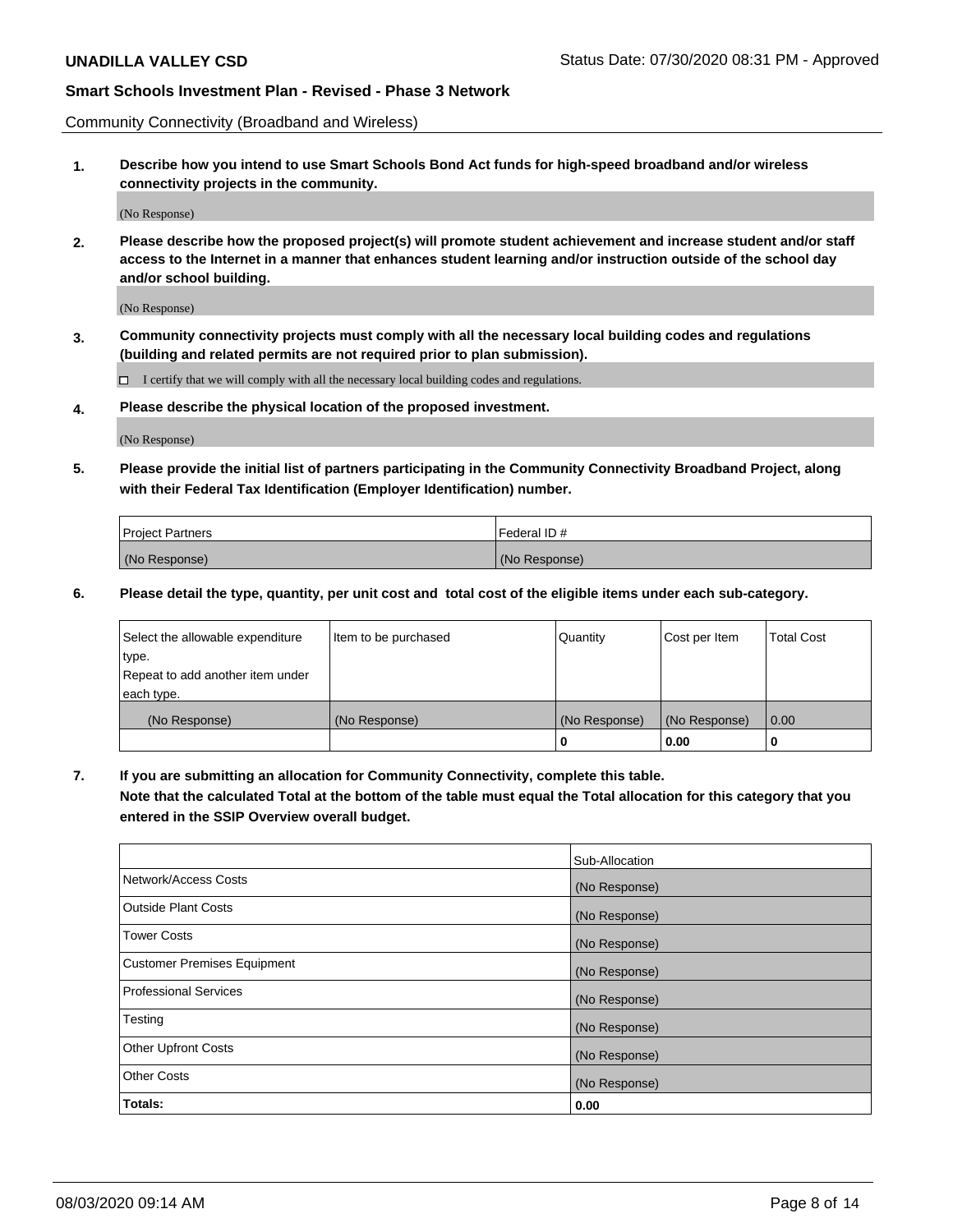#### Classroom Learning Technology

**1. In order for students and faculty to receive the maximum benefit from the technology made available under the Smart Schools Bond Act, their school buildings must possess sufficient connectivity infrastructure to ensure that devices can be used during the school day. Smart Schools Investment Plans must demonstrate that sufficient infrastructure that meets the Federal Communications Commission's 100 Mbps per 1,000 students standard currently exists in the buildings where new devices will be deployed, or is a planned use of a portion of Smart Schools Bond Act funds, or is under development through another funding source. Smart Schools Bond Act funds used for technology infrastructure or classroom technology investments must increase the number of school buildings that meet or exceed the minimum speed standard of 100 Mbps per 1,000 students and staff within 12 months. This standard may be met on either a contracted 24/7 firm service or a**

**"burstable" capability. If the standard is met under the burstable criteria, it must be:**

**1. Specifically codified in a service contract with a provider, and**

**2. Guaranteed to be available to all students and devices as needed, particularly during periods of high demand, such as computer-based testing (CBT) periods.**

**Please describe how your district already meets or is planning to meet this standard within 12 months of plan submission.**

(No Response)

- **1a. If a district believes that it will be impossible to meet this standard within 12 months, it may apply for a waiver of this requirement, as described on the Smart Schools website. The waiver must be filed and approved by SED prior to submitting this survey.**
	- By checking this box, you are certifying that the school district has an approved waiver of this requirement on file with the New York State Education Department.
- **2. Connectivity Speed Calculator (Required). If the district currently meets the required speed, enter "Currently Met" in the last box: Expected Date When Required Speed Will be Met.**

|                  | l Number of     | Required Speed | Current Speed in | <b>Expected Speed</b> | <b>Expected Date</b>                |
|------------------|-----------------|----------------|------------------|-----------------------|-------------------------------------|
|                  | <b>Students</b> | l in Mbps      | l Mbps           | to be Attained        | When Required                       |
|                  |                 |                |                  |                       | Within 12 Months  Speed Will be Met |
| Calculated Speed | (No Response)   | 0.00           | (No Response)    | l (No Response)       | (No Response)                       |

**3. If the district wishes to have students and staff access the Internet from wireless devices within the school building, or in close proximity to it, it must first ensure that it has a robust Wi-Fi network in place that has sufficient bandwidth to meet user demand.**

**Please describe how you have quantified this demand and how you plan to meet this demand.**

(No Response)

**4. All New York State public school districts are required to complete and submit an Instructional Technology Plan survey to the New York State Education Department in compliance with Section 753 of the Education Law and per Part 100.12 of the Commissioner's Regulations.**

**Districts that include educational technology purchases as part of their Smart Schools Investment Plan must have a submitted and approved Instructional Technology Plan survey on file with the New York State Education Department.**

- By checking this box, you are certifying that the school district has an approved Instructional Technology Plan survey on file with the New York State Education Department.
- **5. Describe the devices you intend to purchase and their compatibility with existing or planned platforms or systems. Specifically address the adequacy of each facility's electrical, HVAC and other infrastructure necessary to install and support the operation of the planned technology.**

(No Response)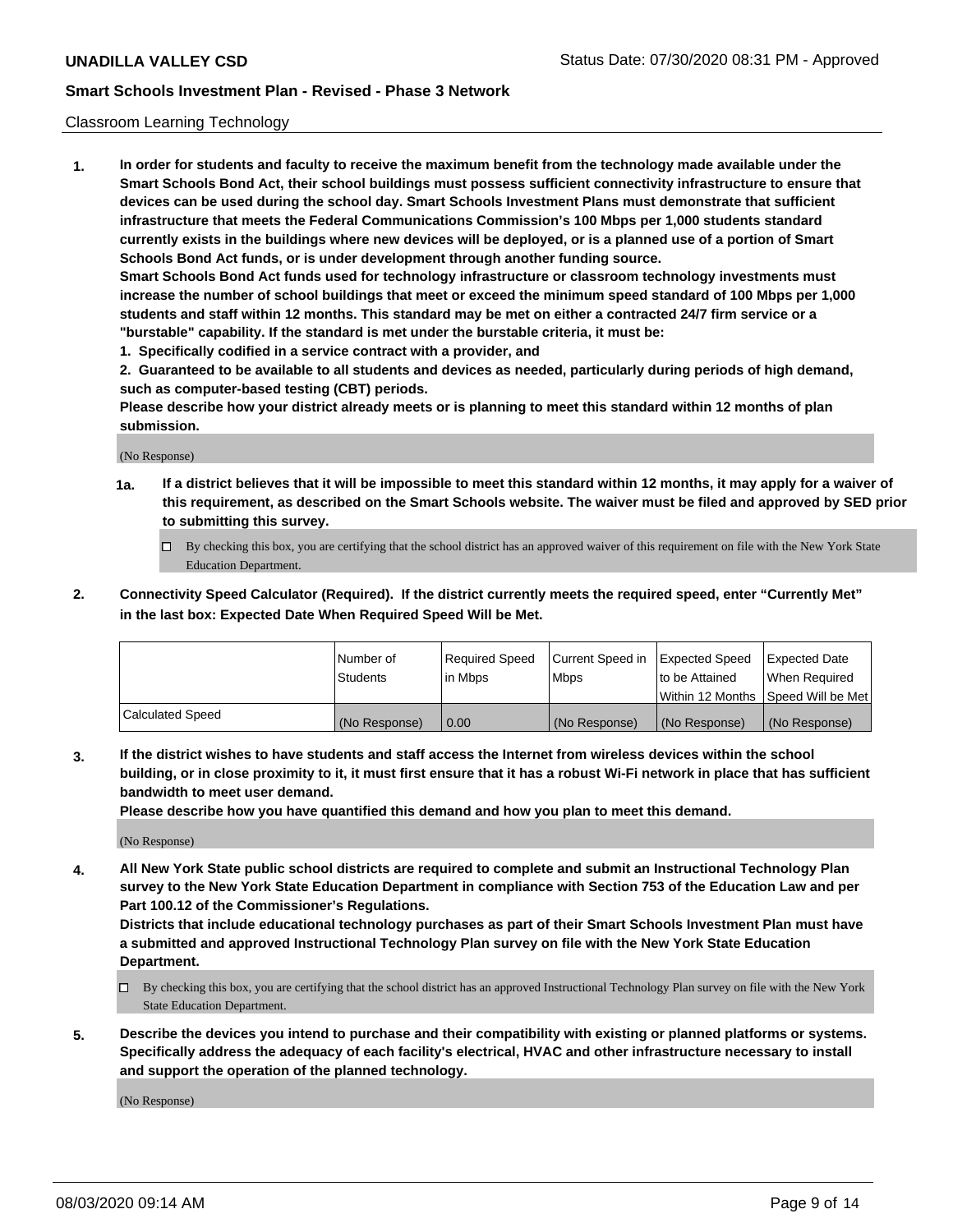#### Classroom Learning Technology

- **6. Describe how the proposed technology purchases will:**
	- **> enhance differentiated instruction;**
	- **> expand student learning inside and outside the classroom;**
	- **> benefit students with disabilities and English language learners; and**
	- **> contribute to the reduction of other learning gaps that have been identified within the district.**

**The expectation is that districts will place a priority on addressing the needs of students who struggle to succeed in a rigorous curriculum. Responses in this section should specifically address this concern and align with the district's Instructional Technology Plan (in particular Question 2 of E. Curriculum and Instruction: "Does the district's instructional technology plan address the needs of students with disabilities to ensure equitable access to instruction, materials and assessments?" and Question 3 of the same section: "Does the district's instructional technology plan address the provision of assistive technology specifically for students with disabilities to ensure access to and participation in the general curriculum?")**

**In addition, describe how the district ensures equitable access to instruction, materials and assessments and participation in the general curriculum for both SWD and English Language Learners/Multilingual Learners (ELL/MLL) students.**

(No Response)

**7. Where appropriate, describe how the proposed technology purchases will enhance ongoing communication with parents and other stakeholders and help the district facilitate technology-based regional partnerships, including distance learning and other efforts.**

(No Response)

**8. Describe the district's plan to provide professional development to ensure that administrators, teachers and staff can employ the technology purchased to enhance instruction successfully.**

**Note: This response should be aligned and expanded upon in accordance with your district's response to Question 1 of F. Professional Development of your Instructional Technology Plan: "Please provide a summary of professional development offered to teachers and staff, for the time period covered by this plan, to support technology to enhance teaching and learning. Please include topics, audience and method of delivery within your summary."**

(No Response)

- **9. Districts must contact one of the SUNY/CUNY teacher preparation programs listed on the document on the left side of the page that supplies the largest number of the district's new teachers to request advice on innovative uses and best practices at the intersection of pedagogy and educational technology.**
	- By checking this box, you certify that you have contacted the SUNY/CUNY teacher preparation program that supplies the largest number of your new teachers to request advice on these issues.
	- **9a. Please enter the name of the SUNY or CUNY Institution that you contacted.**

(No Response)

**9b. Enter the primary Institution phone number.**

(No Response)

**9c. Enter the name of the contact person with whom you consulted and/or will be collaborating with on innovative uses of technology and best practices.**

(No Response)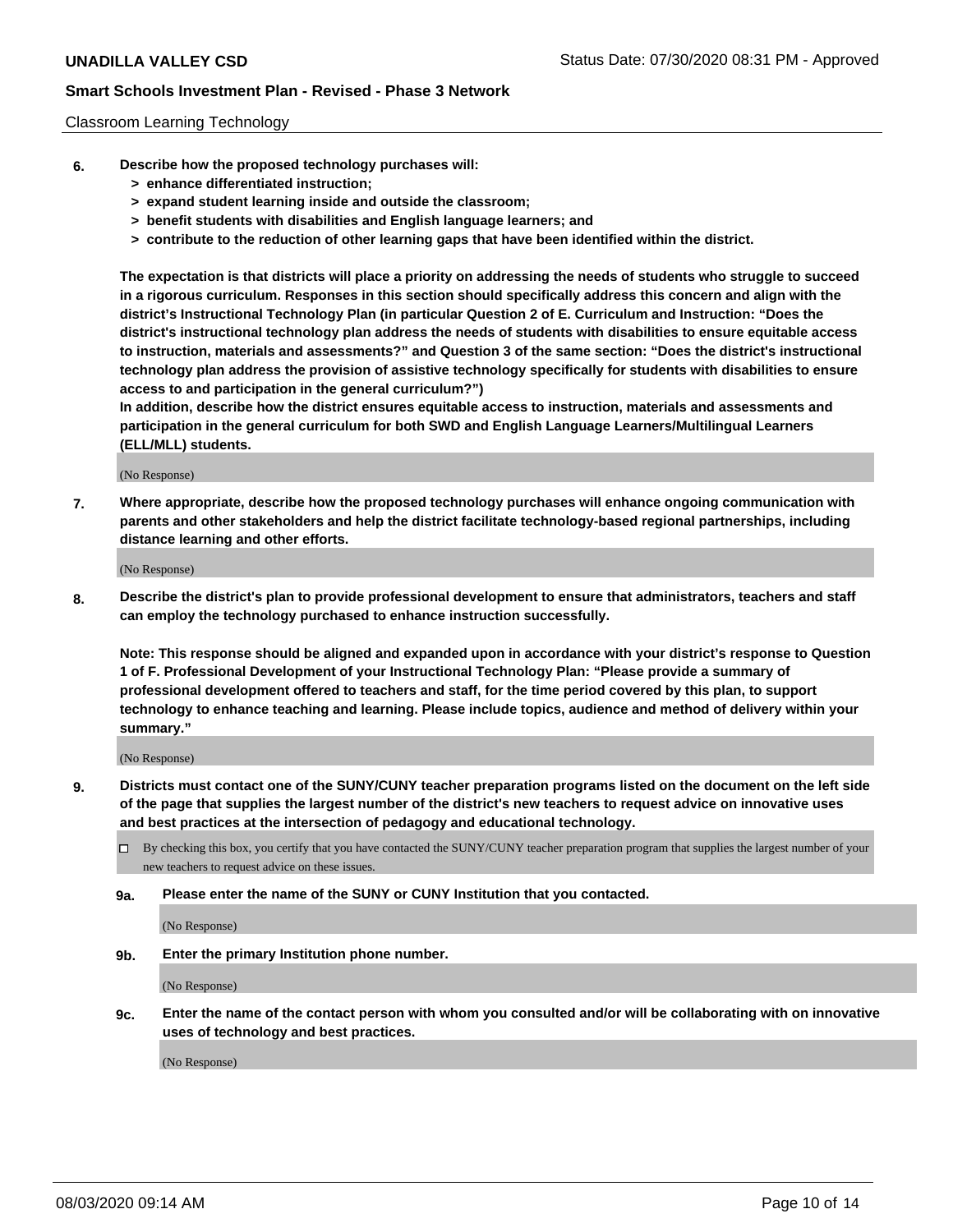#### Classroom Learning Technology

**10. To ensure the sustainability of technology purchases made with Smart Schools funds, districts must demonstrate a long-term plan to maintain and replace technology purchases supported by Smart Schools Bond Act funds. This sustainability plan shall demonstrate a district's capacity to support recurring costs of use that are ineligible for Smart Schools Bond Act funding such as device maintenance, technical support, Internet and wireless fees, maintenance of hotspots, staff professional development, building maintenance and the replacement of incidental items. Further, such a sustainability plan shall include a long-term plan for the replacement of purchased devices and equipment at the end of their useful life with other funding sources.**

 $\Box$  By checking this box, you certify that the district has a sustainability plan as described above.

**11. Districts must ensure that devices purchased with Smart Schools Bond funds will be distributed, prepared for use, maintained and supported appropriately. Districts must maintain detailed device inventories in accordance with generally accepted accounting principles.**

By checking this box, you certify that the district has a distribution and inventory management plan and system in place.

#### **12. Please detail the type, quantity, per unit cost and total cost of the eligible items under each sub-category.**

| Select the allowable expenditure<br>type.<br>Repeat to add another item under | Item to be Purchased | Quantity      | Cost per Item | <b>Total Cost</b> |
|-------------------------------------------------------------------------------|----------------------|---------------|---------------|-------------------|
| each type.<br>(No Response)                                                   | (No Response)        | (No Response) | (No Response) | 0.00              |
|                                                                               |                      | 0             | 0.00          |                   |

#### **13. Final 2014-15 BEDS Enrollment to calculate Nonpublic Sharing Requirement (no changes allowed.)**

|              | l Public Enrollment | <b>Nonpublic Enrollment</b> | <b>Total Enrollment</b> | Nonpublic<br>l Percentage |
|--------------|---------------------|-----------------------------|-------------------------|---------------------------|
| l Enrollment | 758                 |                             | 758.00                  | 0.00                      |

## **14. If you are submitting an allocation for Classroom Learning Technology complete this table.**

|                         | Public School Sub-Allocation | <b>Estimated Nonpublic Loan</b><br>Amount<br>(Based on Percentage Above) | Estimated Total Public and<br>Nonpublic Sub-Allocation |
|-------------------------|------------------------------|--------------------------------------------------------------------------|--------------------------------------------------------|
| Interactive Whiteboards | (No Response)                | 0.00                                                                     | 0.00                                                   |
| Computer Servers        | (No Response)                | 0.00                                                                     | 0.00                                                   |
| Desktop Computers       | (No Response)                | 0.00                                                                     | 0.00                                                   |
| <b>Laptop Computers</b> | (No Response)                | 0.00                                                                     | 0.00                                                   |
| <b>Tablet Computers</b> | (No Response)                | 0.00                                                                     | 0.00                                                   |
| Other Costs             | (No Response)                | 0.00                                                                     | 0.00                                                   |
| Totals:                 | 0.00                         | 0                                                                        | 0                                                      |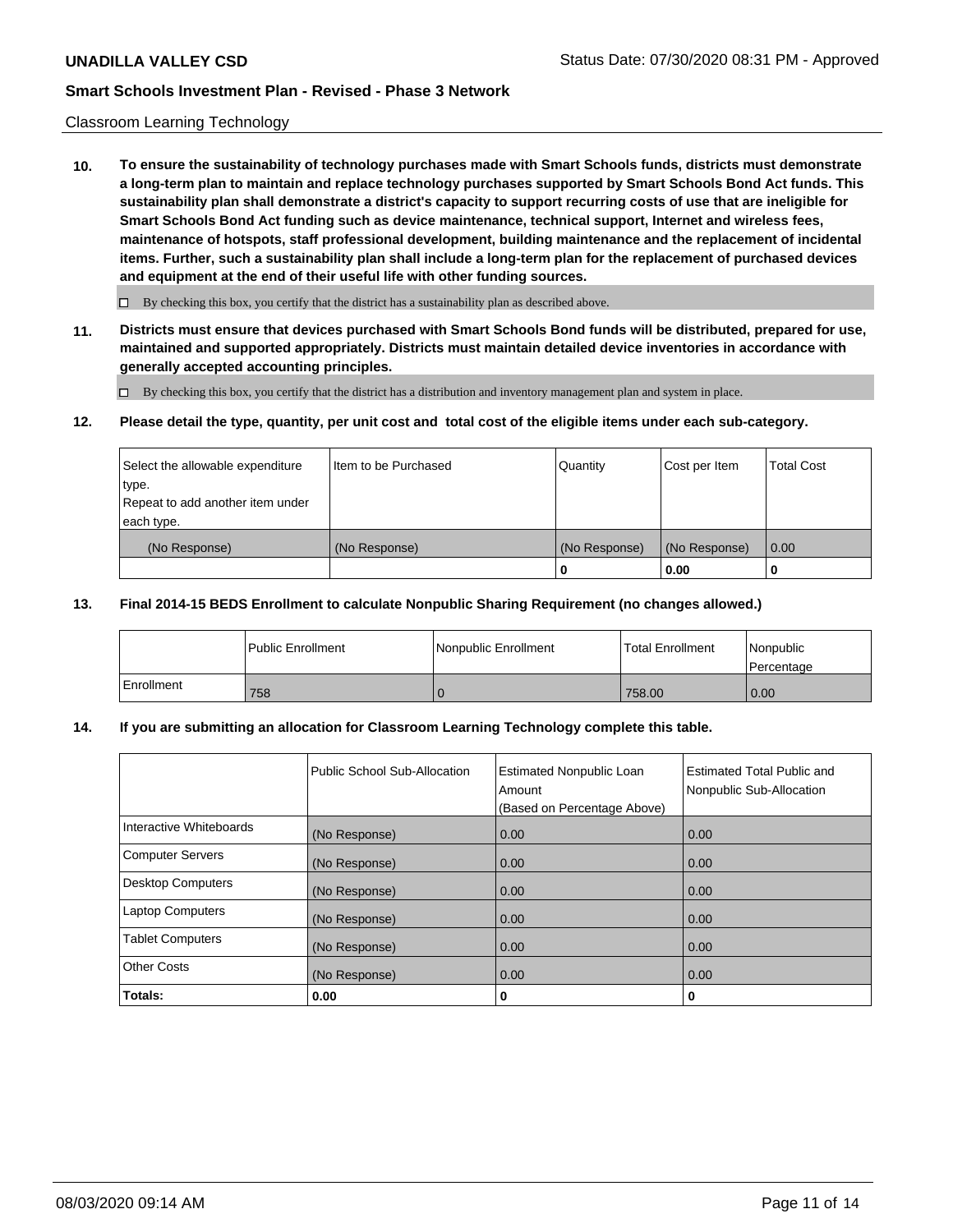#### Pre-Kindergarten Classrooms

**1. Provide information regarding how and where the district is currently serving pre-kindergarten students and justify the need for additional space with enrollment projections over 3 years.**

(No Response)

- **2. Describe the district's plan to construct, enhance or modernize education facilities to accommodate prekindergarten programs. Such plans must include:**
	- **Specific descriptions of what the district intends to do to each space;**
	- **An affirmation that new pre-kindergarten classrooms will contain a minimum of 900 square feet per classroom;**
	- **The number of classrooms involved;**
	- **The approximate construction costs per classroom; and**
	- **Confirmation that the space is district-owned or has a long-term lease that exceeds the probable useful life of the improvements.**

(No Response)

**3. Smart Schools Bond Act funds may only be used for capital construction costs. Describe the type and amount of additional funds that will be required to support ineligible ongoing costs (e.g. instruction, supplies) associated with any additional pre-kindergarten classrooms that the district plans to add.**

(No Response)

**4. All plans and specifications for the erection, repair, enlargement or remodeling of school buildings in any public school district in the State must be reviewed and approved by the Commissioner. Districts that plan capital projects using their Smart Schools Bond Act funds will undergo a Preliminary Review Process by the Office of Facilities Planning.**

**Please indicate on a separate row each project number given to you by the Office of Facilities Planning.**

| Project Number |  |
|----------------|--|
| (No Response)  |  |
|                |  |

**5. Please detail the type, quantity, per unit cost and total cost of the eligible items under each sub-category.**

| Select the allowable expenditure | Item to be purchased | Quantity      | Cost per Item | <b>Total Cost</b> |
|----------------------------------|----------------------|---------------|---------------|-------------------|
| type.                            |                      |               |               |                   |
| Repeat to add another item under |                      |               |               |                   |
| each type.                       |                      |               |               |                   |
| (No Response)                    | (No Response)        | (No Response) | (No Response) | 0.00              |
|                                  |                      | U             | 0.00          |                   |

**6. If you have made an allocation for Pre-Kindergarten Classrooms, complete this table. Note that the calculated Total at the bottom of the table must equal the Total allocation for this category that you entered in the SSIP Overview overall budget.**

|                                          | Sub-Allocation |
|------------------------------------------|----------------|
| Construct Pre-K Classrooms               | (No Response)  |
| Enhance/Modernize Educational Facilities | (No Response)  |
| <b>Other Costs</b>                       | (No Response)  |
| Totals:                                  | 0.00           |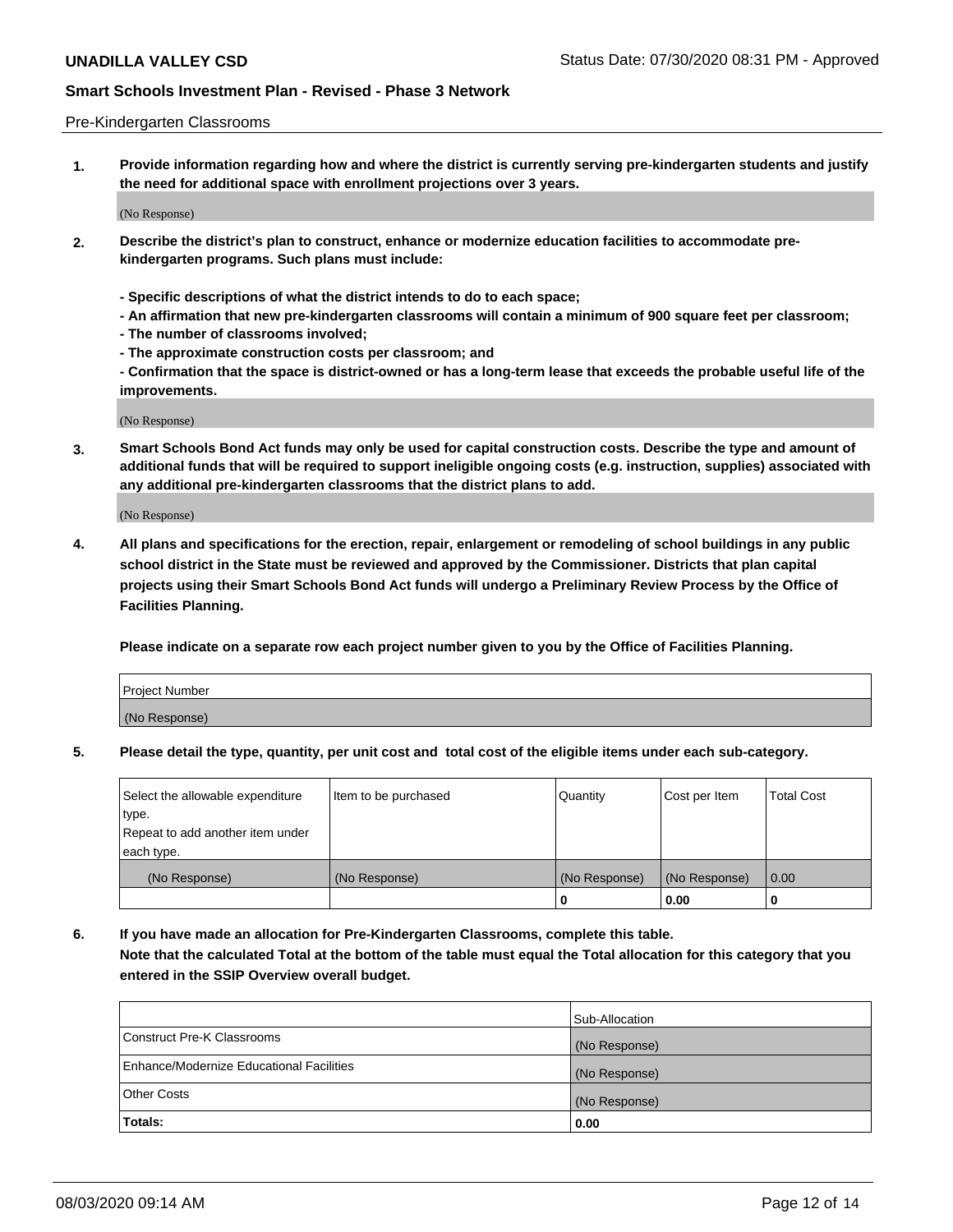Replace Transportable Classrooms

**1. Describe the district's plan to construct, enhance or modernize education facilities to provide high-quality instructional space by replacing transportable classrooms.**

(No Response)

**2. All plans and specifications for the erection, repair, enlargement or remodeling of school buildings in any public school district in the State must be reviewed and approved by the Commissioner. Districts that plan capital projects using their Smart Schools Bond Act funds will undergo a Preliminary Review Process by the Office of Facilities Planning.**

**Please indicate on a separate row each project number given to you by the Office of Facilities Planning.**

| Project Number |  |
|----------------|--|
|                |  |
|                |  |
|                |  |
|                |  |
| (No Response)  |  |
|                |  |
|                |  |
|                |  |

**3. For large projects that seek to blend Smart Schools Bond Act dollars with other funds, please note that Smart Schools Bond Act funds can be allocated on a pro rata basis depending on the number of new classrooms built that directly replace transportable classroom units.**

**If a district seeks to blend Smart Schools Bond Act dollars with other funds describe below what other funds are being used and what portion of the money will be Smart Schools Bond Act funds.**

(No Response)

**4. Please detail the type, quantity, per unit cost and total cost of the eligible items under each sub-category.**

| Select the allowable expenditure | Item to be purchased | Quantity      | Cost per Item | Total Cost |
|----------------------------------|----------------------|---------------|---------------|------------|
| ∣type.                           |                      |               |               |            |
| Repeat to add another item under |                      |               |               |            |
| each type.                       |                      |               |               |            |
| (No Response)                    | (No Response)        | (No Response) | (No Response) | 0.00       |
|                                  |                      | u             | 0.00          |            |

**5. If you have made an allocation for Replace Transportable Classrooms, complete this table. Note that the calculated Total at the bottom of the table must equal the Total allocation for this category that you entered in the SSIP Overview overall budget.**

|                                                | Sub-Allocation |
|------------------------------------------------|----------------|
| Construct New Instructional Space              | (No Response)  |
| Enhance/Modernize Existing Instructional Space | (No Response)  |
| Other Costs                                    | (No Response)  |
| Totals:                                        | 0.00           |